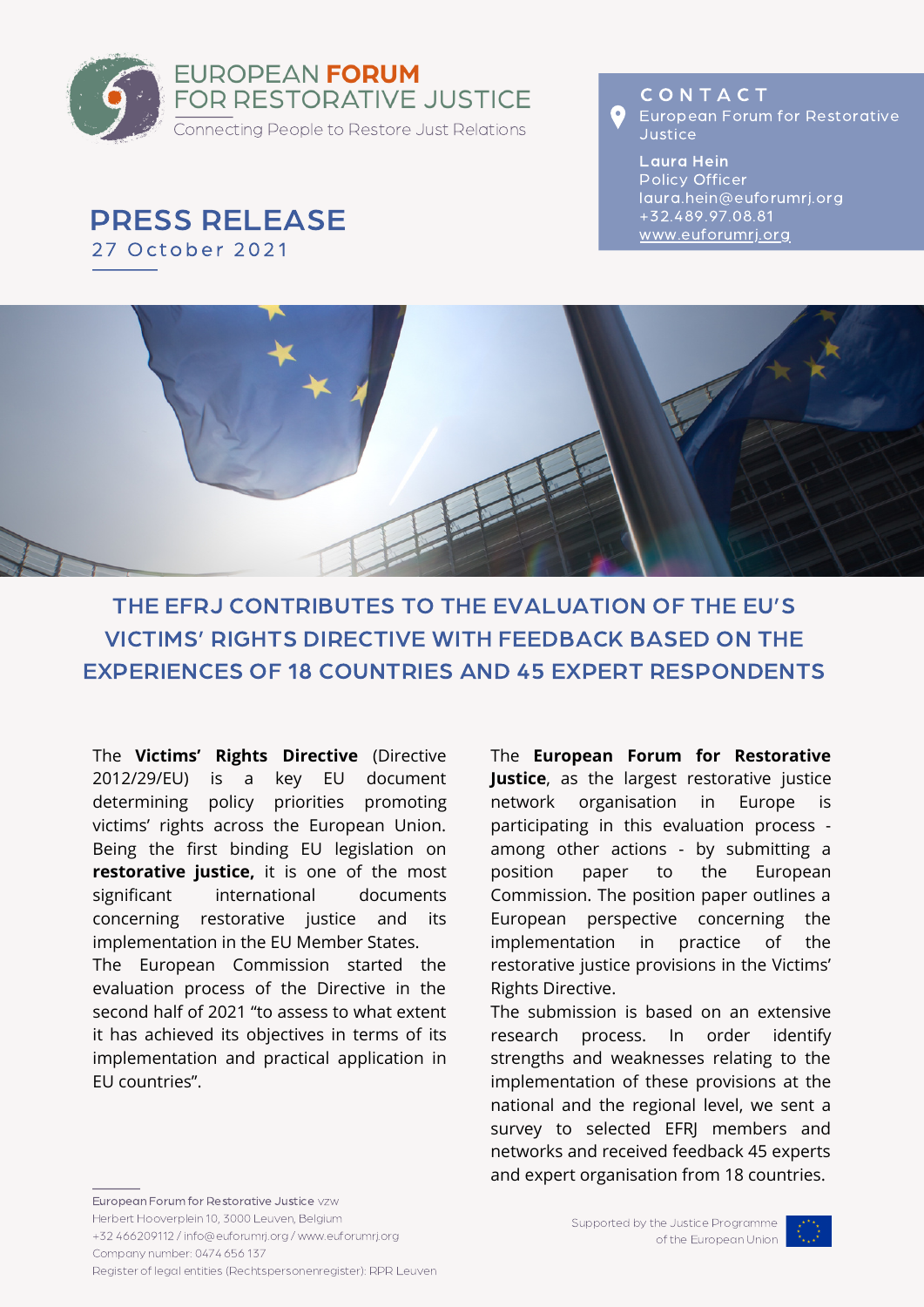

### THE SIGNIFICANCE OF THE VICTIMS' RIGHT DIRECTIVE FOR RESTORATIVE JUSTICE

The Victims' Rights Directive is one of the most relevant international documents in the field of restorative justice and was, and is, instrumental for the development of legal frames of restorative justice in EU Member States. It has certainly provided restorative justice with a more solid position and a clear victim orientation in Europe. Besides acknowledging the importance of the Victims' Rights Directive for the development of restorative justice in Europe, in our position paper to the European Commission we also present some limitations or limiting effects of the Victims' Rights Directive in its current form to enable victims' rights fully regarding restorative justice.

## LIMITATIONS TO ACCESSIBILITY EMERGING FROM THE CURRENT DOCUMENT

From our survey several obstacles emerge on this regard, namely:

1 - Lack of awareness of restorative justice of referring bodies and organisations coming into contact with victims (e.g. police, judicial authorities, victim support services).

2 – Lack of cooperation between restorative justice services, victim support services and other criminal justice organisations.

3 - Lack of information provided to victims on available Restorative justice services; low quality of information

provided to victims on restorative justice.

4 – Lack of clear standards or minimum rules concerning safeguards for victims in Restorative justice processes.

In order to ensure the benefits of restorative justice for victims, an equal access to restorative justice services needs to be guaranteed for all victims of crime. Removing the obstacles for an effective implementation of the Victims' Rights Directive is a first step towards a greater accessibility for victims to restorative justice services.

#### Participating countries

*45 experts and representative of expert organisations from 18 countries contributed to form the position paper of the EFRJ.*

Albania, Austria, Belgium, Bulgaria, Czech Republic, Estonia, France, Ireland, Italy, Germany, Latvia, Luxembourg, Norway, Poland, Portugal, Scotland, Spain and The Netherlands.

5 – Lack of access to and lack of availability of high quality restorative justice services in all EU Member States.

6 – Lack of complaint mechanisms for victims regarding access to or experience with restorative justice processes.

7 – National legal framework (if existing) limiting access to restorative justice for victims (excluding self-referrals,

setting conditions of access based on the crime or the offender's characteristics, leaving room for a

wide discretion of referring bodies based on "appropriateness").



Register of legal entities (Rechtspersonenregister): RPR Leuven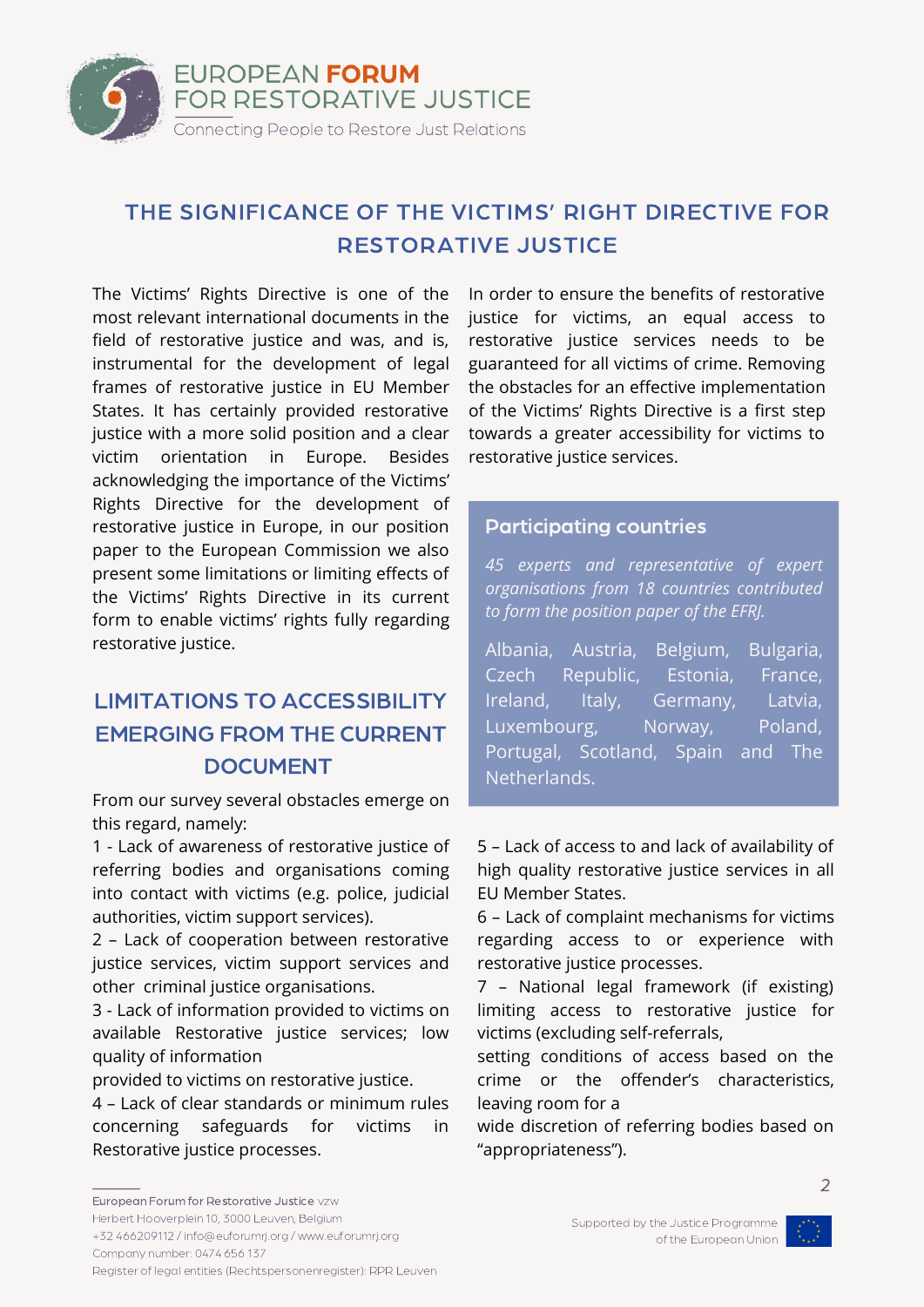

# THE RECOMMENDATIONS OF THE EFRJ CONCERNING THE VICTIMS' RIGHTS DIRECTIVE

In our position paper we suggest the revision of the restorative justice related provisions of the Victims' Rights Directive concerning the issues above. In particular:

- **The definition of restorative justice** to be more in line with the definition of the Council of Europe Recommendation and to include the participation of relevant third parties/community members.
- **The right to information about available** restorative justice **services** – A revised Victims' Rights Directive should acknowledge the right to information from several relevant bodies (multiple actors) and more times during the process, ensure that the information is clear and understandable for victims. Cooperation with restorative justice service providers in providing information on the process should be encouraged.
- **The right to safeguards** to make it more balanced with the potentials and benefits for victims of restorative justice, to mention also the interests of offenders and the community, to reflect the principles of restorative justice and to define minimum standards for safe restorative justice practices (through specific guidelines). Pathways for victims to complain about a restorative justice process should be also established.
- **Referrals and accessibility** we suggest  $\bullet$ to review the term and conditions of appropriateness, limit the criteria for excluding cases ex officio or connecting these to the effect of restorative justice to the criminal justice procedure rather than to the access to restorative justice , and suggest guidelines for referrals while creating also a right of access to restorative justice for victims (through self-referrals).
- **Training** promote the training of the judiciary, the police and victims support on restorative justice to raise awareness and knowledge of bodies giving information or referring cases to restorative justice .
- **Cooperation** promote the cooperation between the police, victim support, judicial authorities and restorative justice services.

Additionally, as the Victims' Rights Directive does not create any obligation for Member States either to create restorative justice services

where these are lacking and does not establish a right of access to restorative justice for victims, we would support

that the revision of the Victims' Rights Directive takes into account these steps.

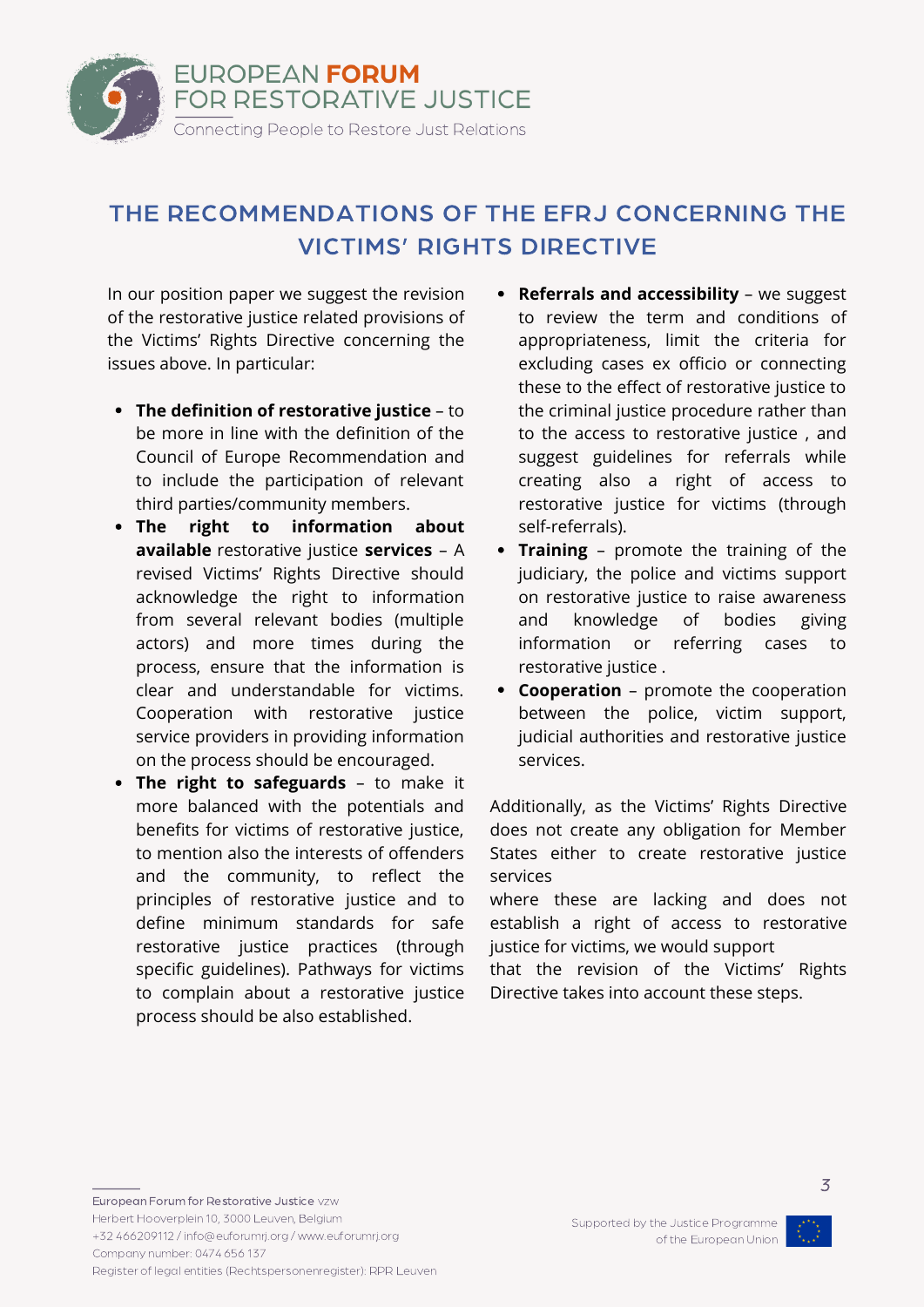

### FURTHER RECOMMENDATIONS FOR THE EU

Beyond the revision of the Victims' Rights Directive and the actual provisions of the restorative justice in the Victims' Rights Directive, the EFRJ recommends:

(1) An EU binding act that could, firstly, guarantee the accessibility for victims (and offenders) to restorative justice

services at any time and in any case and secondly could address many of the obstacles mentioned

above and set minimum standards for providing safeguards.

(2) The inclusion of restorative justice in other relevant binding acts in the field of criminal justice as well as social

policy area (e.g. rights of offenders to receive information, child-friendly justice, combatting hate crime, cybercrime, violent extremism, sexual and gender-based violence, environmental crime etc.).

3) Include restorative justice as a topic in EU awareness campaigns on victims' rights.

(4) Provide (financial) support to restorative justice services as foreseen by the EU Strategy on Victims' Rights.

The evaluation process of the Victims' Rights Directive promoted by the European Commission will conclude at the end of the year (approx.). The European Commission will adopt an evaluation report and based on it, it could decide to revise the Victims' Rights Directive next year (2022). The EFRJ will continue its policy engagement with the European institutions to advocate for the revision of the RJ provisions in the Victims' Rights Directive and for a right of access to restorative justice for victims and offenders.

### VICTIMS' RIGHTS AND RESTORATIVE JUSTICE

The EFRJ is committed to further victims' rights in Europe and beyond.

Restorative justice processes have a great potential to empower victims and survivors of crime, and to offer them closure. There is more and more understanding of how restorative justice can serve victims of different types of harm, including serious cases. Yet, restorative justice is still not accessible widely to all victims in every country. That is why the EFRJ puts this topic at the heart of the 2021's Restorative Justice Week campaign.

The Restorative Justice Week is observed every November for eight days starting on the third Sunday of the month. It offers an exceptional opportunity to raise awareness of restorative justice, to promote its use, and to present good practices.

In 2021 the EFRJ highlights the potential of restorative justice for victims as the key theme of the Restorative Justice Week 2021 (Protect and Empower the Person Harmed). The Restorative Justice Week will take place between 21 - 28 November 2021.



3